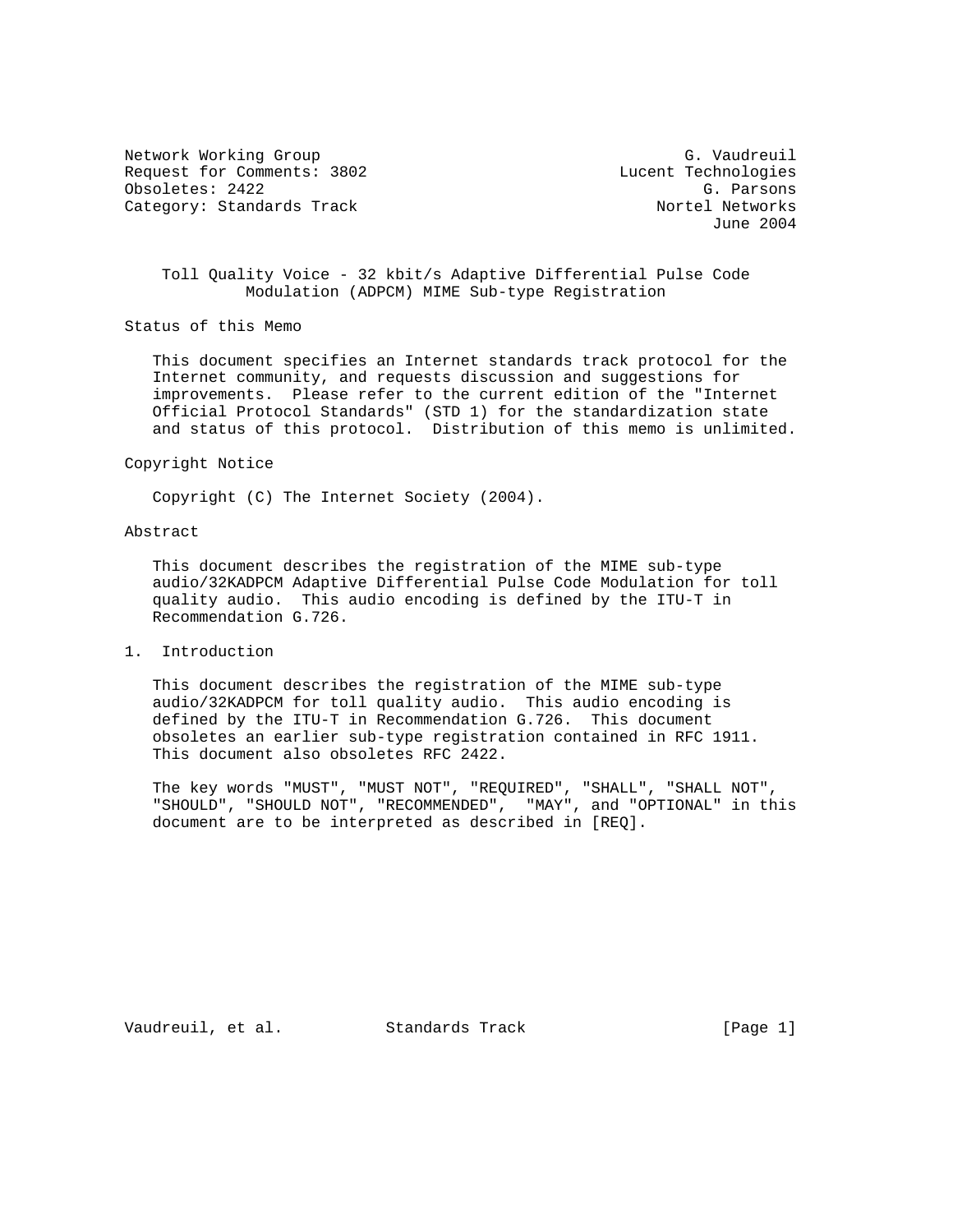## 2. ITU-T Definition

 Recommendation G.726 [G726] defines the characteristics that are recommended for the conversion of a 64 kbit/s A-law or m-law pulse code modulation (PCM) channel at 8000 samples/second to and from a 40, 32, 24 or 16 kbit/s channel. The conversion is applied to the PCM bit stream using an adaptive differential pulse code modulation (ADPCM) transcoding technique. This Recommendation obsoletes G.721 which only defined the 32 kbit/s characteristics.

 Recommendation G.726 was prepared by Study Group 15 of the Telecommunications Standardization Sector of the International Telecommunication Union (ITU-T) and was approved under the ITU's Resolution No. 2 procedure on the 14 of December 1990.

### 3. MIME Definition

### 3.1. audio/32KADPCM

 CCITT Recommendation G.726 [G726] describes the algorithm recommended for conversion of a 64 kbit/s A-law or u-law PCM channel to and from a 32 kbit/s channel (this is the same algorithm as described in the deprecated G.721). The conversion is applied to the PCM stream using an Adaptive Differential Pulse Code Modulation (ADPCM) transcoding technique.

 The MIME sub-type audio/32KADPCM is defined to hold binary audio data encoded in 32 kbit/s ADPCM exactly as defined by ITU-T Recommendation G.726. No header information shall be included as part of the audio data. The content transfer encoding is typically either binary or base64.

 An additional consideration that this document defines for clarity is the choice of little endian ordering of the four bit code words. This default ordering is defined in ITU-T Recommendation X.420 [X420] for the equivalent X.400 body part, but is also detailed below in the IANA Registration.

# 3.2. VPIM Usage

 The audio/32KADPCM sub-type is a primary component of the VPIM specification [VPIM]. In this context, the Content-Description and Content-Disposition headers are used to succinctly describe the contents of the audio body. As well, only the little endian bit ordering is valid. Refer to the VPIM Specification for proper usage.

Vaudreuil, et al. Standards Track [Page 2]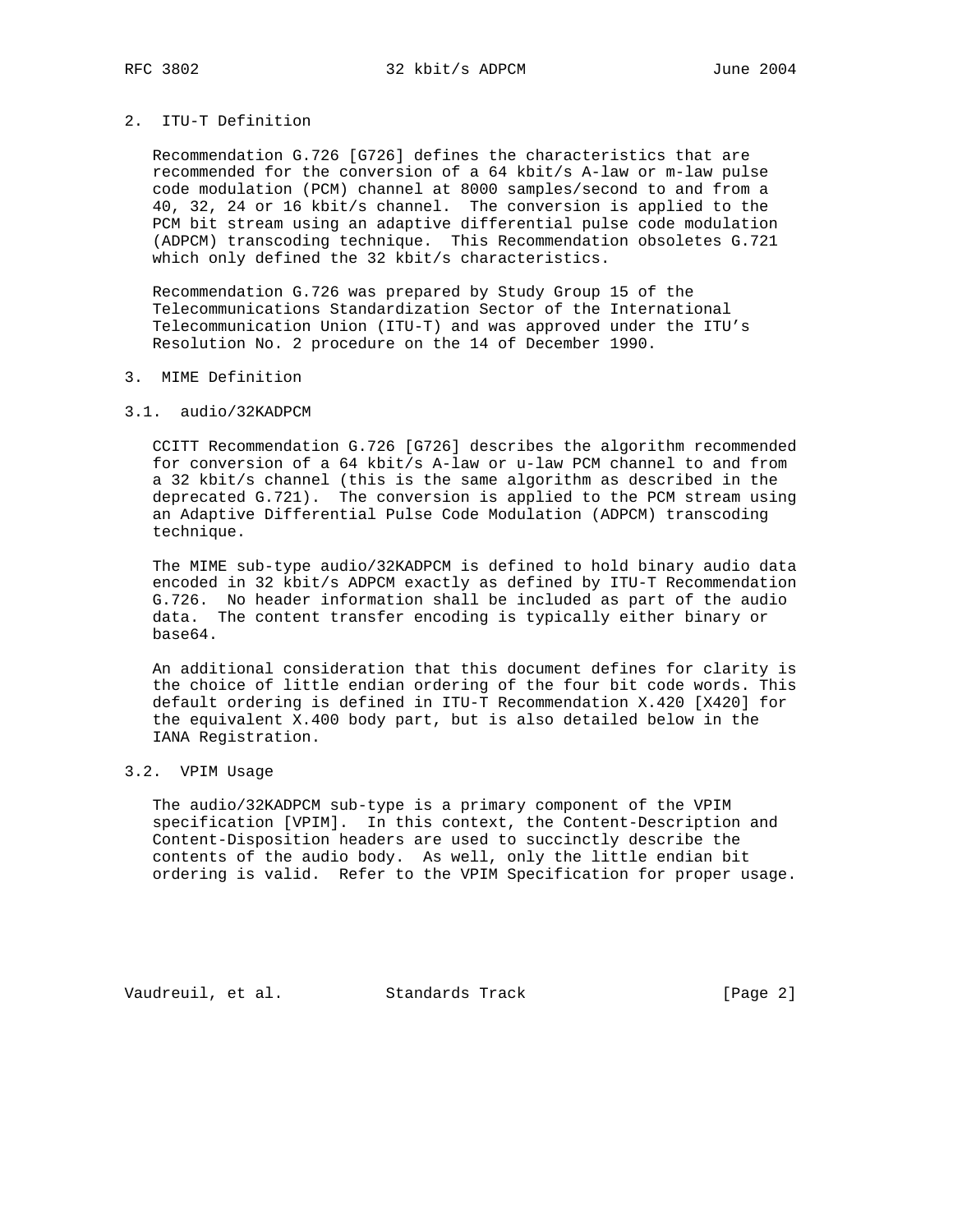4. IANA Registration

 To: ietf-types@iana.org Subject: Registration of MIME media type audio/32KADPCM

MIME media type name: audio

MIME subtype name: 32KADPCM

Required parameters: none

Optional parameters: none

Encoding considerations:

Binary or Base-64 generally preferred

Security considerations:

 There are no known security risks with the sending or playing of raw audio data Audio data is typically interpreted only by an audio codec. Unintended information introduced into the data stream will result in noise.

Interoperability considerations:

 The four bit code word ordering within a byte may differ between existing implementations of G.726 codecs. Since this content only permits the little endian ordering, codecs that support the opposite ordering must reorder the code words before storing to or retrieving from this content type.

Published specification:

ITU-T G.726 with little endian ordering

Applications which use this media type:

Primarily voice messaging

Additional information:

 Magic number(s): ? File extension(s): .726 Macintosh File Type Code(s): APCM

Vaudreuil, et al. Standards Track [Page 3]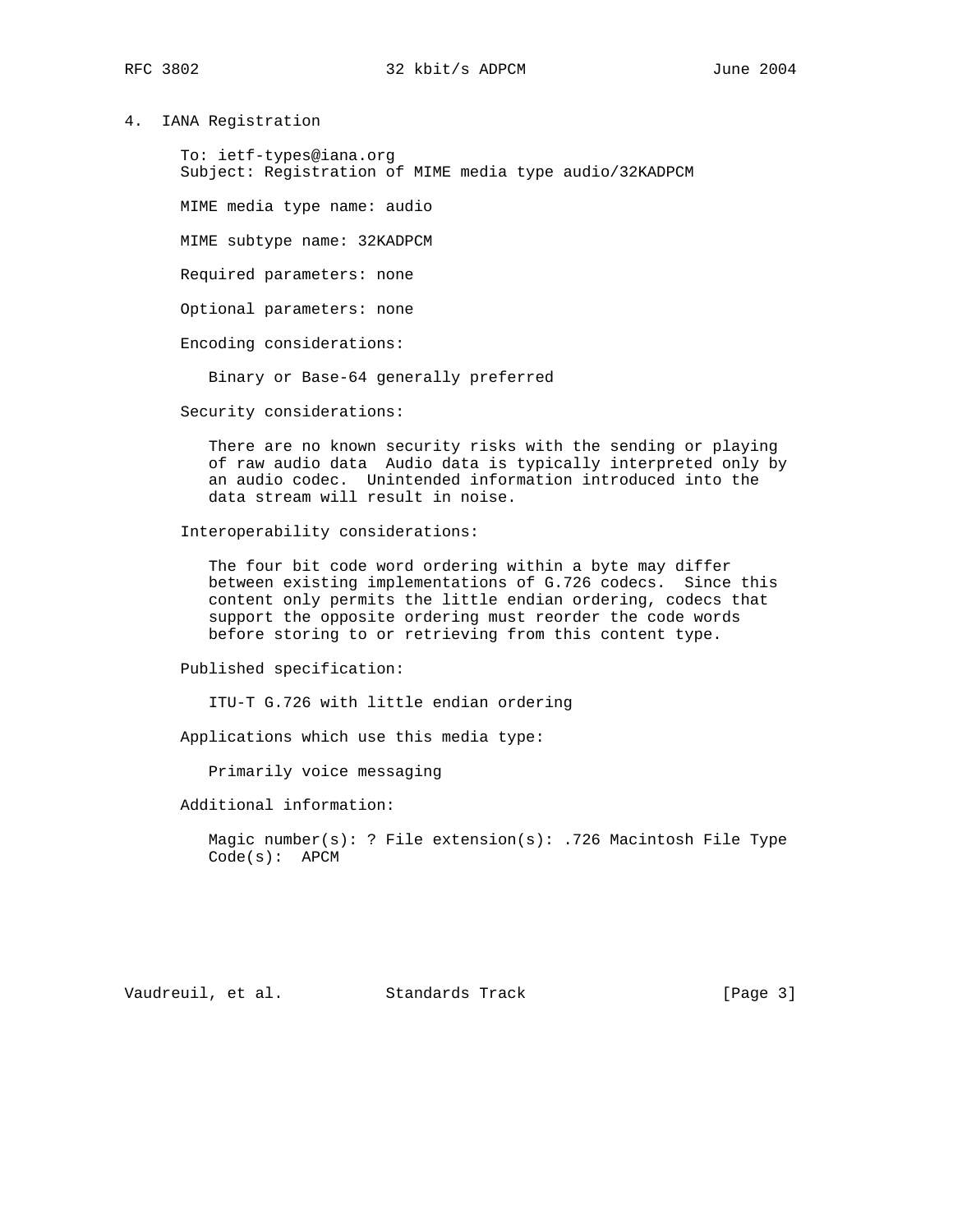Little Endian Ordering:

 The 4-bit code words of the G.726 encoding MUST be packed into octets/bytes as follows: the first code word (A) is placed in the four least significant bits of the first octet, with the least significant bit (LSB) of the code word (A0) in the least significant bit of the octet; the second code word (B) is placed in the four most significant bits of the first octet, with the most significant bit (MSB) of the code word (B3) in the most significant bit of the octet. Subsequent pairs of the code words shall be packed in the same way into successive octets, with the first code word of each pair placed in the least significant four bits of the octet. It is preferred that the voice sample be extended with silence such that the encoded value comprises an even number of code words. However, if the voice sample comprises an odd number of code words, then the last code word shall be discarded.

 +--+--+--+--+--+--+--+--+ |B3|B2|B1|B0|A3|A2|A1|A0| +--+--+--+--+--+--+--+--+ MSB -> | 7| 6| 5| 4| 3| 2| 1| 0| <- LSB +--+--+--+--+--+--+--+--+

32K ADPCM / Octet Mapping

Person & email address to contact for further information:

Glenn W. Parsons gparsons@NortelNetworks.com

Gregory M. Vaudreuil GregV@ieee.org

Intended usage: COMMON

Author/Change controller:

Glenn W. Parsons & Gregory M. Vaudreuil

5. Security Considerations

 There are no known security risks with the sending or playing of raw audio data Audio data is typically interpreted only by an audio codec. Unintended information introduced into the data stream will result in noise.

Vaudreuil, et al. Standards Track [Page 4]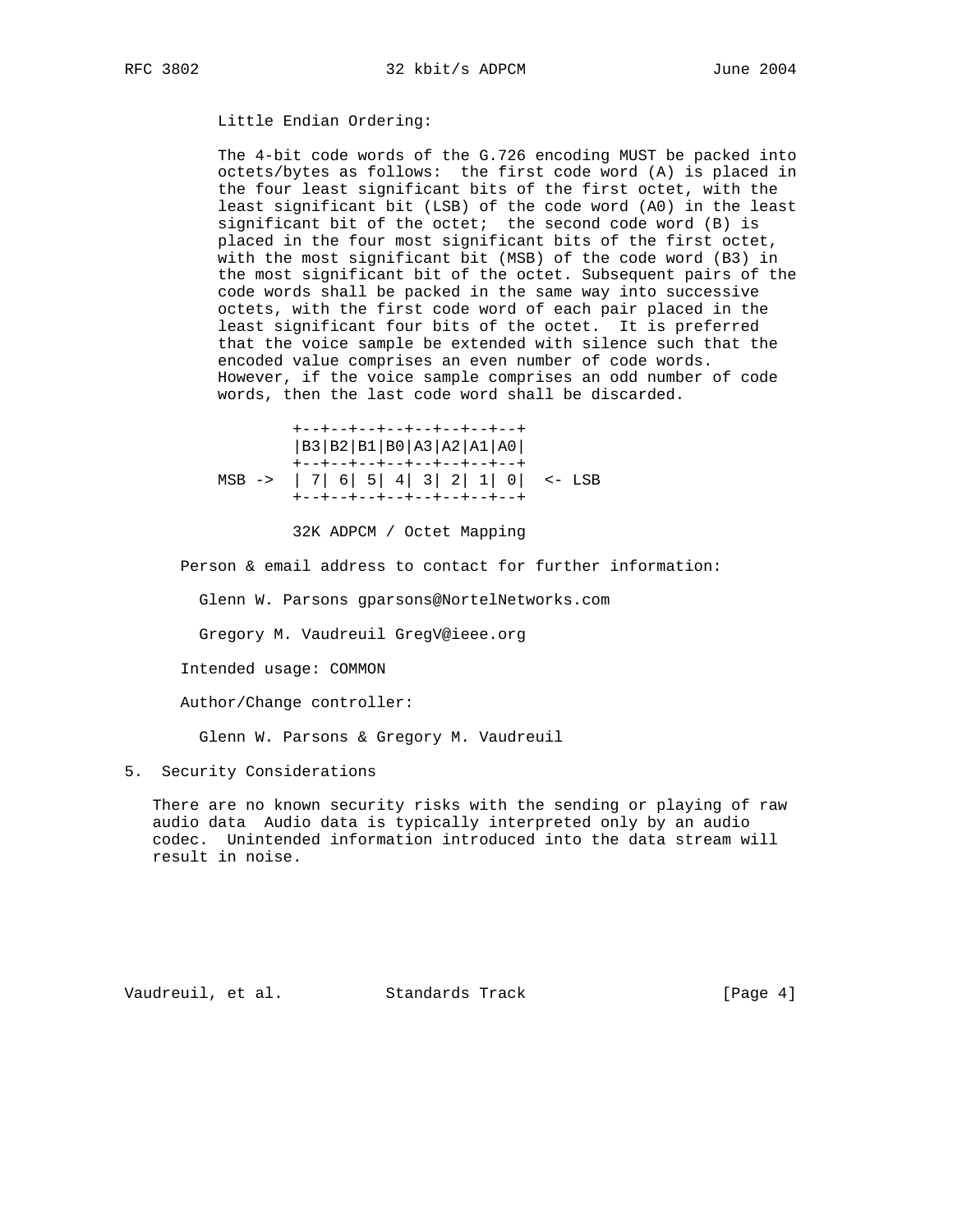# 6. References

- 6.1. Normative References
	- [G726] CCITT Recommendation G.726 (1990), General Aspects of Digital Transmission Systems, Terminal Equipment - 40, 32, 24,16 kbit/s Adaptive Differential Pulse Code Modulation (ADPCM).
	- [VPIM2R2] Vaudreuil, G., and G. Parsons, "Voice Profile for Internet Mail - version 2 (VPIMv2)", RFC 3801, June 2004.
	- [REQ] Bradner, S., "Key words for use in RFCs to Indicate Requirement Levels", BCP 14, RFC 2119, March 1997.
- 6.2. Informative References
	- [RFC 3023] Murata, M., St. Laurent, S. and D. Kohn, "XML Media Types", RFC 3023, January 2001.
	- [VPIM1] Vaudreuil, G., "Voice Profile for Internet Mail", RFC 1911, February 1996.
	- [VPIM2] Vaudreuil, G., and G. Parsons, "Voice Profile for Internet Mail - version 2", RFC 2421, September 1998.
	- [X420] ITU-T Recommendation X.420 (1996) ISO/IEC 10021-7:1996, Message handling systems: Interpersonal messaging.
- 7. Changes from RFC 2422

 Only editorial and boilerplate changes from RFC 2422 have been made to this document.

Vaudreuil, et al. Standards Track [Page 5]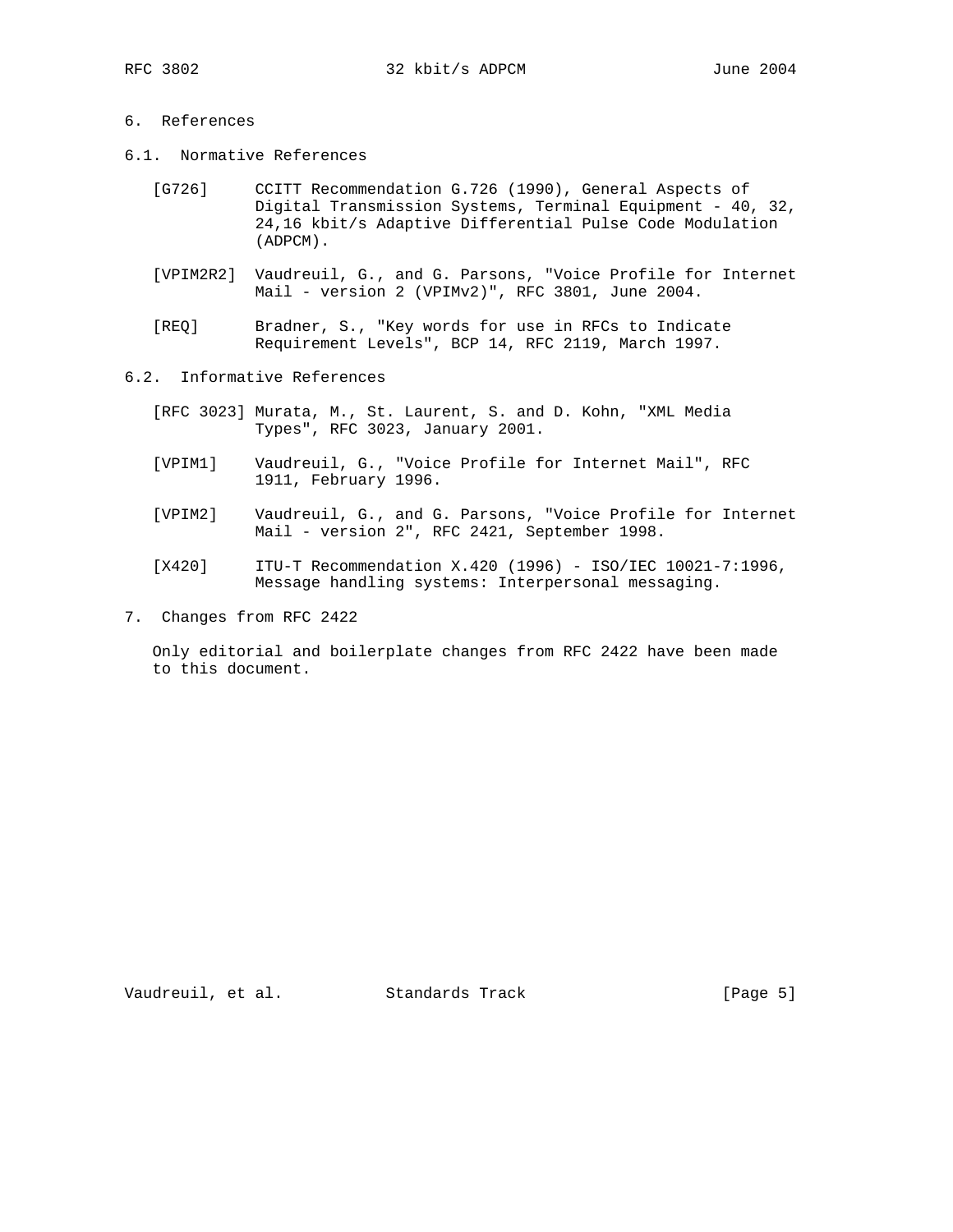8. Authors' Addresses

 Gregory M. Vaudreuil Lucent Technologies 7291 Williamson Rd Dallas, TX 75214 United States

EMail: gregv@ieee.org

 Glenn W. Parsons Nortel Networks P.O. Box 3511, Station C Ottawa, ON K1Y 4H7 Canada

 Phone: +1-613-763-7582 Fax: +1-613-763-2697 EMail: gparsons@nortelnetworks.com